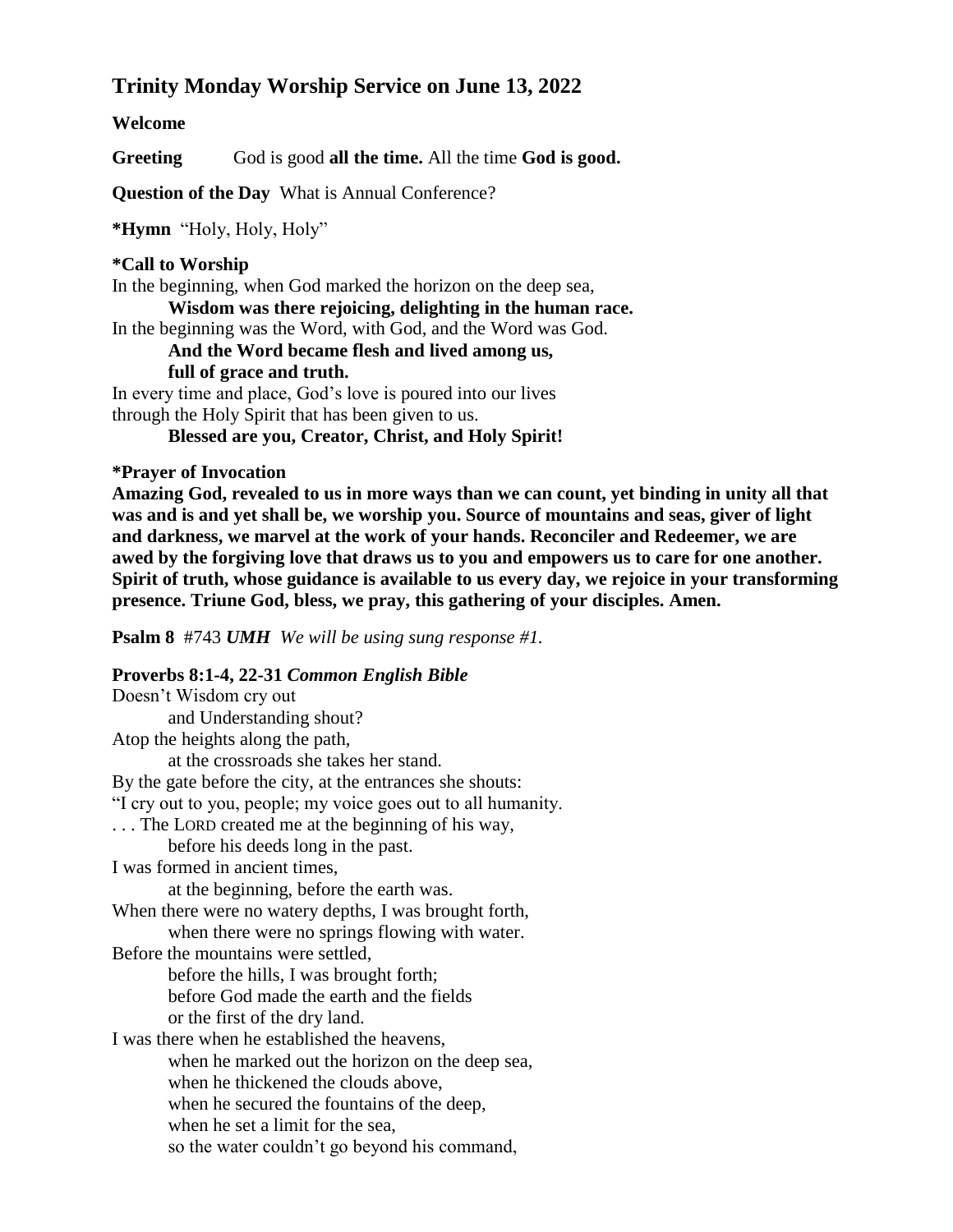when he marked out the earth's foundations. I was beside him as a master of crafts.

> I was having fun, smiling before him all the time, frolicking with his inhabited earth and delighting in the human race."

#### **John 16:12-15** *The Message*

*[Jesus said:]* "I still have many things to tell you, but you can't handle them now. But when the Friend comes, the Spirit of the Truth, he will take you by the hand and guide you into all the truth there is. He won't draw attention to himself, but will make sense out of what is about to happen and, indeed, out of all that I have done and said. He will honor me; he will take from me and deliver it to you. Everything the Father has is also mine. That is why I've said, 'He takes from me and delivers to you.'"

### **Romans 5:1-5** *The Message*

By entering through faith into what God has always wanted to do for us – set us right with him, make us fit for him – we have it all together with God because of our Master Jesus. And that's not all: We throw open our doors to God and discover at the same moment that he has already thrown open his door to us. We find ourselves standing where we always hoped we might stand – out in the wide open spaces of God's grace and glory, standing tall and shouting our praise.

There's more to come. We continue to shout our praise even when we're hemmed in with troubles, because we know how troubles can develop passionate patience in us, and how that patience in turn forges the tempered steel of virtue, keeping us alert for whatever God will do next. In alert expectancy such as this, we're never left feeling shortchanged. Quite the contrary – we can't round up enough containers to hold everything God generously pours into our lives through the Holy Spirit.

**Response:** *The Word of God, for the people of God! Thanks be to God!*

**Hymn** "O Lord, Hear My Prayer"

### **Time of Prayer**

#### **How Is It With Your Soul? Call to Confession**

By faith in Jesus Christ, we are given access to the grace of God. Standing in that grace, we now confess our sins before God, seeking forgiveness and peace.

### **Prayer of Confession**

**Triune God, within your own life there is mutuality, equality, and unity in diversity. Though we are made in your image, we confess that we distort the triune life. Instead of seeking mutual welfare and the common good, we seek our own gain. Instead of living in equality, justice, and respect, we construct systems that are unjust. We devise ways to elevate ourselves over others, and disrespectful thoughts, words, and actions still surface in us. We allow differences to divide us and lead to brokenness.**

**Holy God, forgive us. Restore in us, and in our life together, the divine image you intend. Make us tender in mutuality. Make us generous in equality. Make us grateful in diversity. We pray to be one with you and one another, through Jesus Christ our Lord.**

# *Time of Silent Prayer*

### **Assurance**

Friends, we are still standing in the grace of Christ. Because God's love has been poured into our lives through the Holy Spirit, we are set free to love God and neighbor, and to work for the reconciliation of the world.